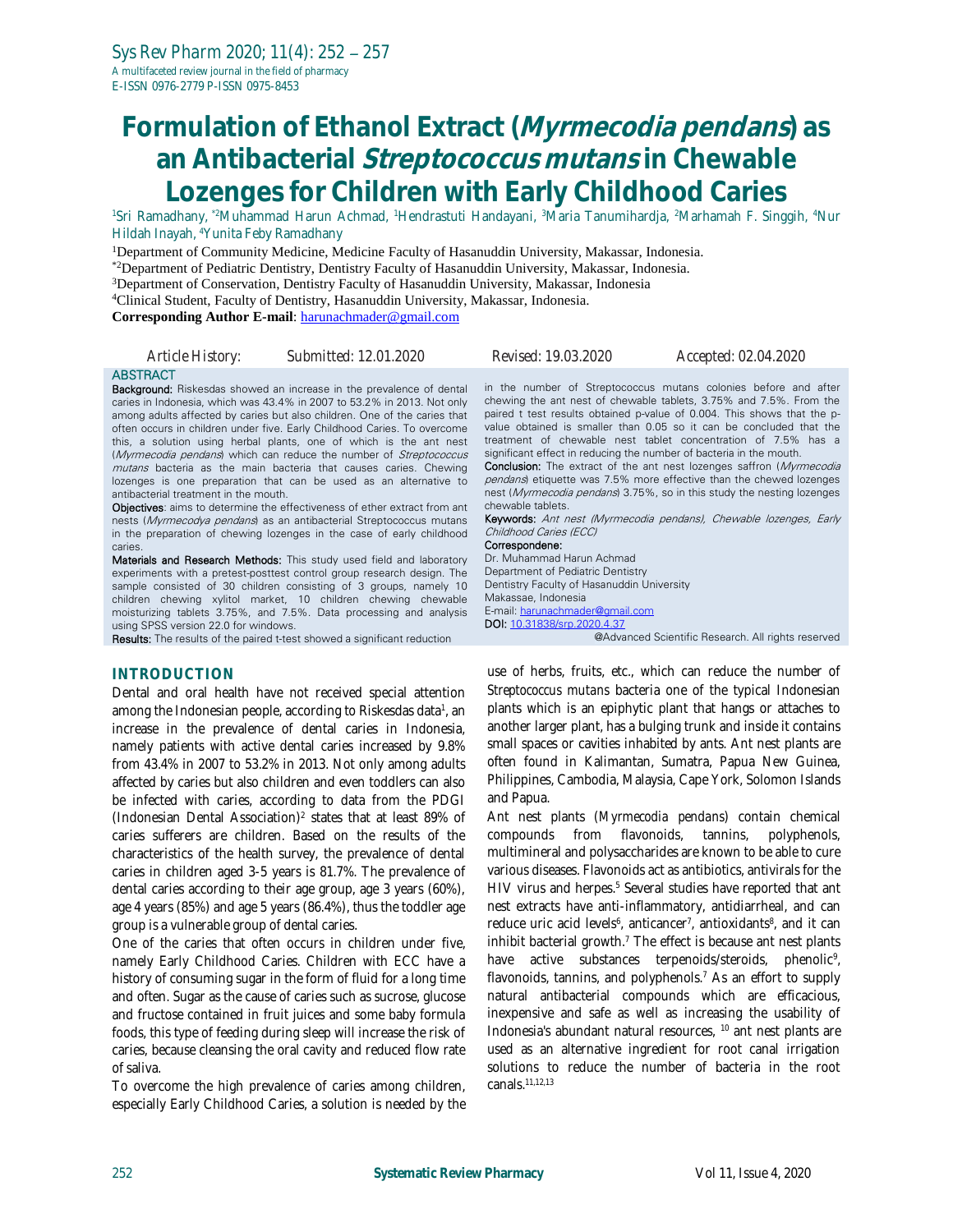Chewable lozenges is one of the preparations that can be used as an alternative for local antibacterial treatment in the mouth because chewable lozenges can directly dissolve the active substances in the mouth.<sup>14</sup> The shape and taste of chewable lozenges is expected to be preferred over other dosage forms such as tablets, syrups, or solutions because it is easier to use and more attractive. The active ingredient used in this study was the ant nest ethanol extract (*Myrmecodya pendans*).

# **RESEARCH METHOD**

The type of research used is field and laboratory experiments. This study used a Pretest-Posttest with Control Group Design. The research was conducted in 3 places, namely Biopharmaca Laboratory, Faculty of Pharmacy, Hasanuddin University, Microbiology Laboratory, Faculty of Medicine, Hasanuddin University, Pharmacetics Laboratory, Faculty of Mathematics and Natural Sciences, Makassar Islamic University, and Kindergarten of *Dharma Wanita* of Hasanuddin University.

This study has obtained information on ethical qualifications number: 0144/PL.09/KEPK FKG-RSGM UNHAS/2019 and registration number UH 17120154 dated 16 May 2019. Inclusion criteria in this study are: Children aged at least 3 years and a maximum of 5 years, Children with caries at least 2 teeth. Willing to be the subject of research by filling out informed consent. Brush teeth twice a day. Do not have periodontal disease. Do not consume drugs. As for the exclusion criteria in the process of sampling the child suddenly refused to be the subject. not compliant with the treatment process.

# **Tools and Materials**

**Tools**: Mirror, Sonde, Tweezers, Gargle, Nierbecken, Writing stationery, Headlamp, Informed consent sheet, Incubator, Vial bottle, Toothbrush, Autoclave, Petri dish, Spoit, Toothpaste tube, Tooth model, Small towel, Inoculum needle, Colony counter, Pipette, Laminary Air Flow (LAF), Oven, Test tube, Test tube rack, Petri dish, Chemical cup, Measuring cup, Ice pack, Sprayer.

**Materials:** Mask, Handschoen, Aquadest, Cotton, Alcohol, Chewable Lozenges ant nest (*Myrmecodya pendans*), Cutton swab, Label, Spirtus, Medium NaCI 0.9%, TYSB20 selective Medium (*Tryptone Yeast Extract Cystein Sucrose Bacitracin 20*), Aluminum foil, *Streptococcus mutans bacteria*, DMSO, Weigh paper, 70% Ethanol, Menthol, Xyilitol sugar, Gum wax, Honey, Mint, Xylitol gum.

# **Research Procedures**

Ant nests are stored in plastic bags at room temperature (28  $\pm$ 2 <sup>o</sup>C). Ant nests in a coarse blender then put into a jar and maceration for 72 hours using 70% Ethanol solvent. Then filtered with Buchner Funnel using filter paper. After that, it is put into a tube and evaporated at a temperature of less than 50°C to concentrate.

## **Making of Chewable Lozanges**

After the ant nest (*Myrmecodya pendans*) is processed, mix it with as much as 0.5 grams as an anticariogenic material for chewable lozenges. As for the chewable lozenges formula, namely: <sup>14</sup> Bacterial sampling in children, Dilution of *Streptococcus mutans*, *Streptococcus mutans* identification test, calculation of the number of *Streptococcus mutans* bacteria colonies*,*

## **Research Data**

The type of data used is primary data. Data is presented in tabular and descriptive form. Data management used SPSS 22.0 software application. Data were analyzed using paired t test variance to determine differences in the number of *Streptococcus mutans* bacterial colonies at each period in the group.

# **RESULTS**

The ant nest ethanol extract (*Myrmecodia pendans*) was obtained by maceration (immersion) of 70% ethanol and evaporated at the Biopharmaca Laboratory of the Faculty of Pharmacy, Hasanuddin University. The extract results obtained in the form of concentrated brown extract 30 gr. After that, the research data were recorded and processed by using SPSS version 22 for windows. The results of the study are shown in the following table:

| Treatment                                   | Average | N  | Standard<br>Deviation | P-Value |  |
|---------------------------------------------|---------|----|-----------------------|---------|--|
| Pre chewable lozenges<br>ant nest 3.75%     | 64.4000 | 10 | 58.83159              | 0.200   |  |
| Post chewable lozenges<br>ant nest 3.75%    | 59.9000 | 10 | 57.83012              |         |  |
| Pre chewable<br>lozenges<br>ant nest $7.5%$ | 64.4000 | 10 | 58.83159              | 0.200   |  |
| Postchewable<br>lozengesant nest 7.5%       | 43.8000 | 10 | 51.06597              |         |  |

#### **Table 1:** Descriptive of Each Treatment of Children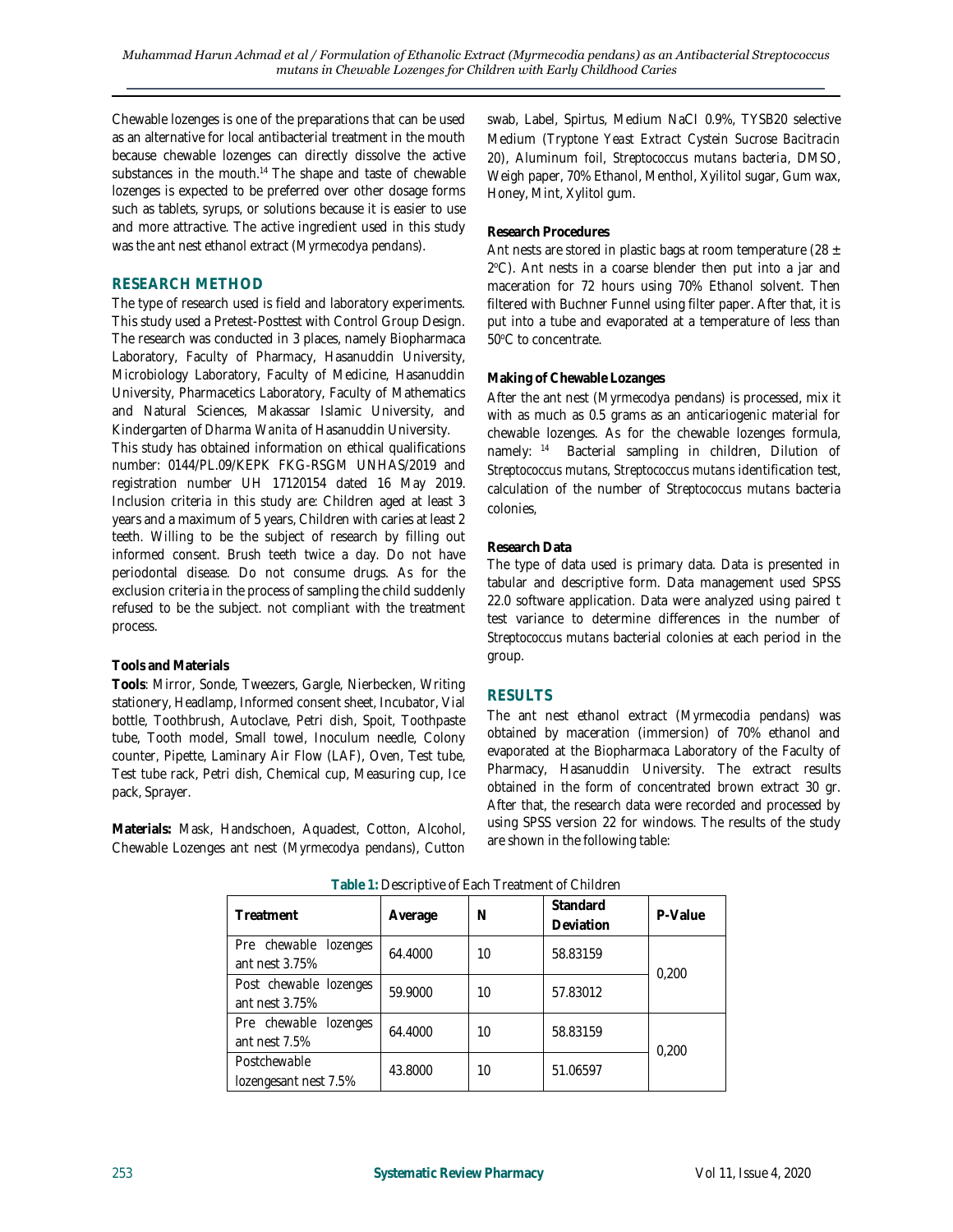| Pre Xylitol  | 22,9000 | 10 | 19.48475 | 0,183 |
|--------------|---------|----|----------|-------|
| Post Xylitol | 50.7000 | 10 | 29.46203 |       |

Based on the normality test results obtained from the three treatments given have normally distributed data. This can be seen from the significance value of the three treatments greater

than 0.05. To see the effect of the treatment given, testing was done using the paired t test as follows:

| Table 2: Paired Test Concentration 3,75% |  |  |
|------------------------------------------|--|--|
|                                          |  |  |

|        |                                                                                       | Difference in Couple |                       |       |         |
|--------|---------------------------------------------------------------------------------------|----------------------|-----------------------|-------|---------|
|        |                                                                                       | Average              | Standard<br>Deviation |       | P-value |
| Pair 1 | Pre chewable lozenges<br>ant nest 3,75% - Post<br>chewable lozenges ant<br>nest 3,75% | 4.5000               | 14,18332              | 1,003 | 0.342   |

**Table 3:** Paired Test Concentration 7,5%

| Paired Samples Test |                                                                                     |                      |                              |       |         |
|---------------------|-------------------------------------------------------------------------------------|----------------------|------------------------------|-------|---------|
|                     |                                                                                     | Difference in Couple |                              |       | P-value |
|                     |                                                                                     | Average              | Standard<br><b>Deviation</b> |       |         |
| Pair 1              | chewable<br>Pre<br>lozengesant nest7,5%<br>chewable<br>Post<br>lozengesant nest7,5% | 20,6                 | 17,3025                      | 3,765 | 0,004   |

#### **Table 4:** Paired Test Xylitol

|                                       | Difference in Couple |                       |       |         |  |
|---------------------------------------|----------------------|-----------------------|-------|---------|--|
|                                       | Average              | Standard<br>Deviation |       | P-value |  |
| Pre Xylitol<br>Pair 1<br>Post Xylitol | 27,80000             | 10.993                | 7.997 | 0.000   |  |

To see the most significant treatment group in reducing the number of bacteria, a comparison was performed before and

after using the one-way ANOVA test, with the average difference data as follows:

| Table 5: ANOVA Control Group Test and Treatment |         |  |  |  |  |  |
|-------------------------------------------------|---------|--|--|--|--|--|
|                                                 | Average |  |  |  |  |  |

| Treatment                     | Average<br><b>Difference</b> |        |       |
|-------------------------------|------------------------------|--------|-------|
|                               |                              |        | Sig.  |
| Pre chewable lozengesant      |                              |        |       |
| nest3,75% - Post chewable     | 4.5000                       |        |       |
| lozengesof ant nest 75%       |                              |        |       |
| Pre chewable lozengesant nest |                              | 13,881 | 0,000 |
| 7,5% - Post chewable          | 20,600                       |        |       |
| lozengesant nest7,5%          |                              |        |       |
| Pre Xylitol - Post Xylitol    | $-27,800$                    |        |       |
|                               |                              |        |       |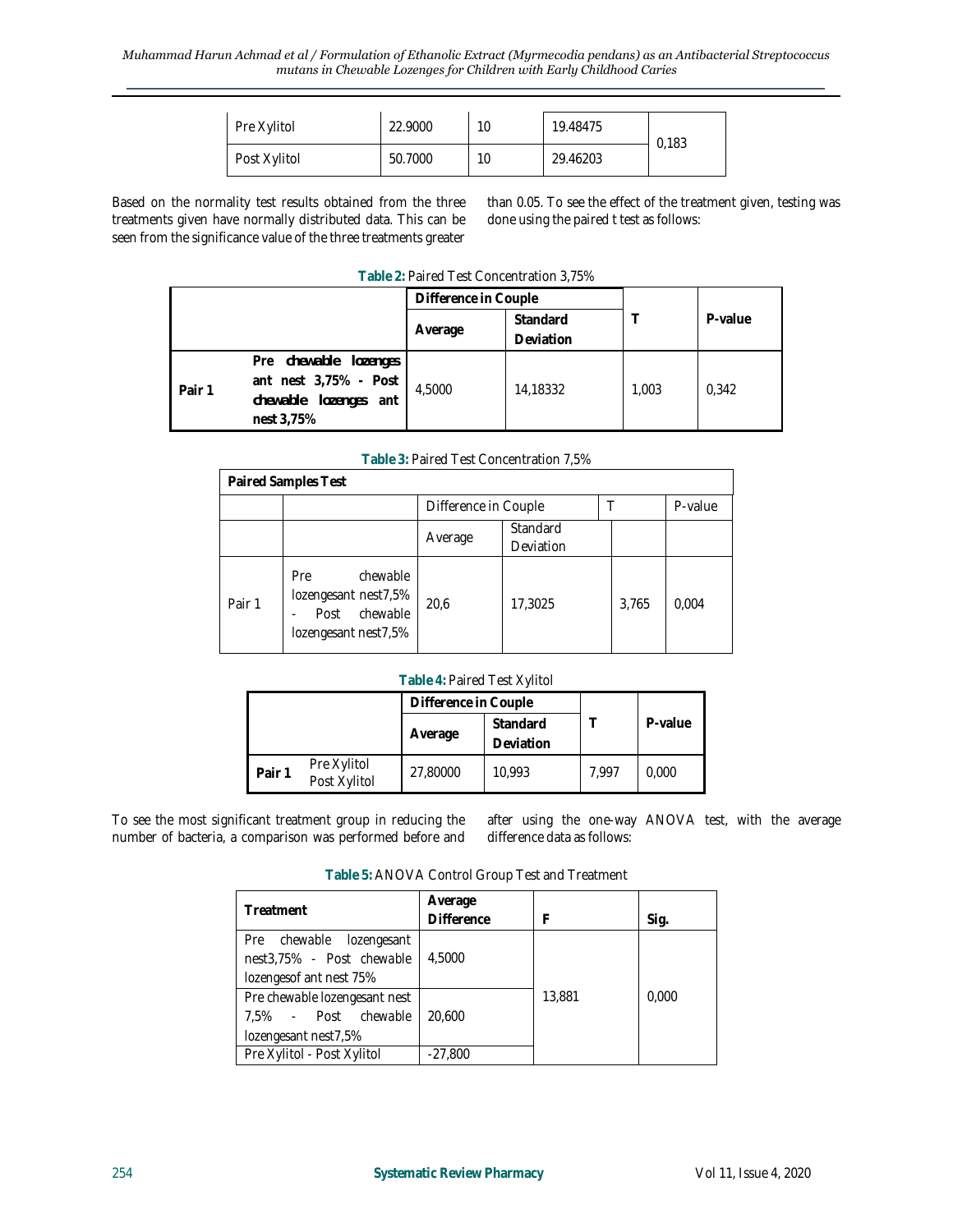|         |                                       | Mean<br><b>Difference</b><br>$(I - J)$ | Std.<br>Error | Sig.  |
|---------|---------------------------------------|----------------------------------------|---------------|-------|
|         | Chewable<br>lozenges<br>ant nest, 75% | $32,30^*$                              | 6,4363        | 0,000 |
| Xylitol | Chewable<br>lozenges ant<br>nest 7,5% | 7.20                                   | 6,4363        | 0,273 |

**Table 6:** Difference the Mean of Treatment Group

# **DISCUSSION**

The natural plant products such as Neem, babool and miswak have been proven to be the most effective biologically active compounds that are used in traditional practices in order to maintain oral hygiene. Concerning the diseases caused by the micro organisms the increasing resistance in many pathogens to commonly used antibiotics has led to the development of anti- microbial compounds derived from herbs. The use of the herbal plants as a traditional medicine to maintain oral health is common in developed countries.<sup>15</sup>

Dental caries or cavities are often associated with the role of *Streptococcus mutans.* The process of caries infection begins with the attachment of Streptococcus mutans to the tooth surface. This is because *Streptococcus mutans* has the enzyme glucosiltransferase which can break down sucrose into glucans in large quantities. Accroding to Cheung (2015), predominantly, *Streptococcus mutans* forms dextran chains that are insoluble in water and have a sticky power to colonize the tooth surface. Furthermore, these bacteria form organic acids from sucrose. Sucrose metabolism by *Streptococcus mutans* produces lactic acid which is an acid that can cause decalcification of teeth.<sup>16</sup>

According to Umashankar (2016), chewable lozenges is one of the preparations that can be used as an alternative for local antibacterial treatment in the mouth because chewable lozenges can directly dissolve the active substances in the mouth. The shape and taste of chewable lozenges is expected to be preferable to other dosage forms such as tablets, syrups or solutions because it is easier to use and more attractive.<sup>17</sup>

Chewable lozenges are chewable tablets that have a basic composition, namely glycerin, gelatin, and water. Chewable lozenges are easily consumed by all ages, including children and parents. In addition, chewable lozenges with unique preparations can extend the half-life of the drug in the oral cavity, so as to get the maximum effect of the drug. This preparation is easy to make, so that the bioavailability of chewable lozenges can be increased.<sup>14</sup>

The main purpose of chewable lozenges is to provide a convenient unit dose of the drug to make it easier for patients such as children or elderly people who have difficulty swallowing whole tablets. Chewable lozenges have several specific advantages, which are good taste, no need to drink water to swallow chewable tablets, can substitute drugs in liquid preparations (syrups), and drug absorption faster, so that the drug can be distributed locally and systemically well.<sup>14</sup> *Myrmecodia pendans* species used in this study contains essential nutrients, namely flavonoid and tanin. Flavonoid may role directly as antibiotic by disturbing the microorganism or viral function, and as antioxidant against free radical. Such phenolic compound is a potent antimicrobial agent, that could be extracted by several methods. Heat reflux is a common method for the extraction of bioactive compounds from natural products. This extraction method is chosen for the first preliminary study because of its simplicity and manageability.<sup>18</sup>

Flavonoids found in ant nest plants have activity against oral microorganisms in children. Flavonoids not only suppress the growth of plaque bacteria, but also have the potential to support the successful treatment of periodontal disease in children because it can increase the body's immune system thus it can accelerate the healing of damaged or wounded tissue, such as gum hemorrhage, postoperative wounds, or healing process after periodontal treatment.<sup>19</sup>

According to Achmad (2014), flavonoids are known to act as natural antibiotics. Flavonoids are potential inhibitors of enzyme activity of glycosyltransferases (GTFs). Flavonoids from some previous studies effectively inhibit the growth of *Streptococcus mutans* colonies by reacting with *Streptococcus mutans* protein cells resulting in increased osmotic in cells. The presence of protein coagulation in *Streptococcus mutans* cell wall leads to decreased cell membrane function and cell membrane protein denaturation. Thus, cell damage occurs and leads to bacterial lysis resulting in the number of strains of *Streptococcus mutans* decreased.<sup>19</sup>

According the research from Gartika (2018), natural products are used in caries prevention research. The effect of natural substances are on bacterial growth inhibition through cell wall biosynthesis and/or cell membrane permeability, inhibition of protein synthesis or nucleic acid metabolism and inhibition of enzyme activity such as glucosyltransferase or transcription level of genes. 20,21,22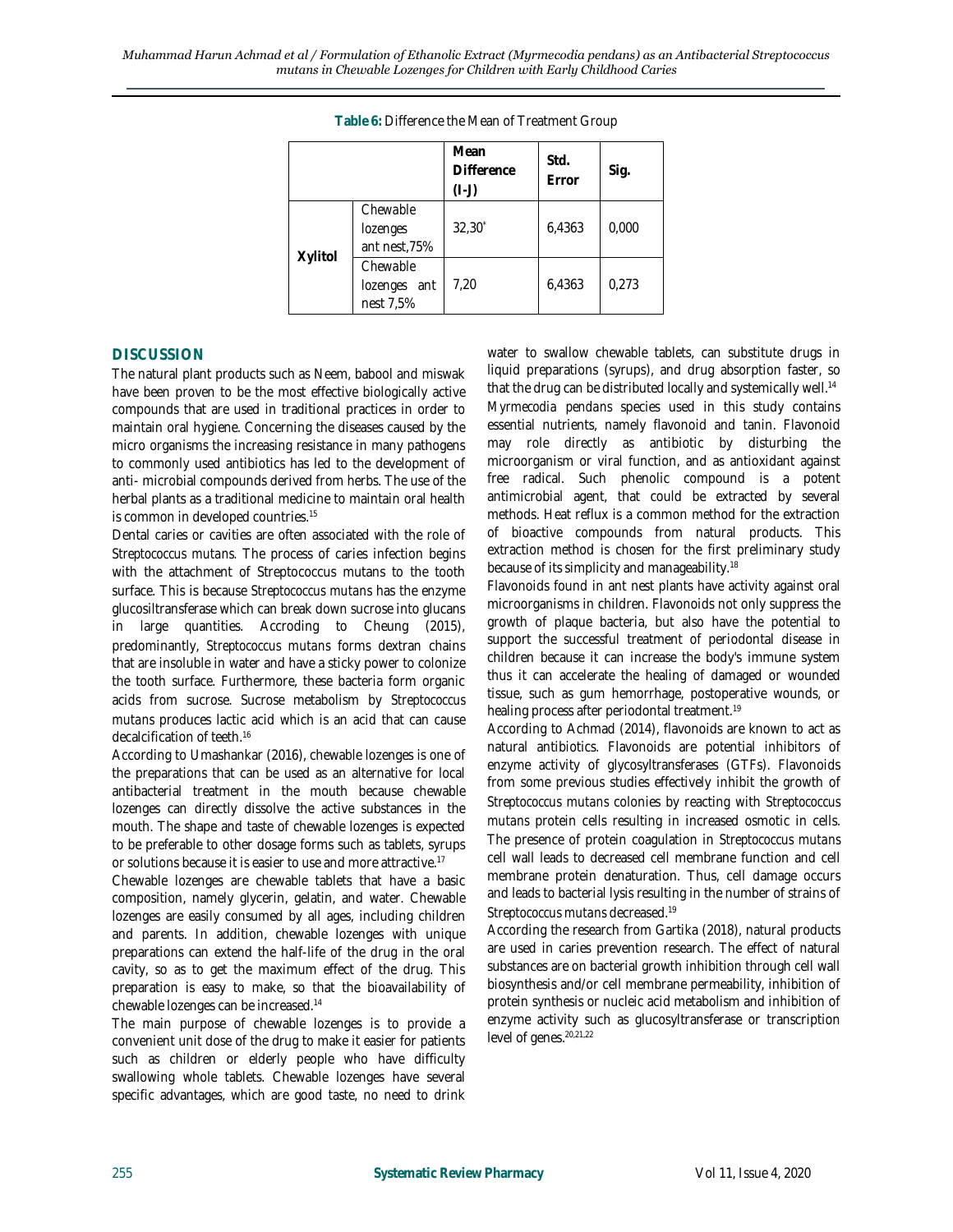# **CONCLUSION**

Based on research that has been done, it can be concluded as follows:

- 1. Chewable lozenges ethanol extract of ant nests (*Myrmecodia pendans*) 3.75% and 7.5% have an influence on *Streptococcus mutans*, which is an antibacterial that can reduce the number of *Streptococcus mutans* bacteria colonies
- 2. Chewable lozenges ethanol extract of ant nests (*Myrmecodia pendans*) 7.5% is more effective than Chewable lozenges ant nests (*Myrmecodia pendans*) 3.5%, thus in this study the chewable lozenges ant nests (*Myrmecodia pendans*) has a 7.5% more significant effect as an antibacterial in reducing the number of *Streptococcus mutans.*

# **CONFLICT OF INTEREST**

There is no conflict of interest in this study

## **SOURCE OF FUNDING**

Domestic Government

## **REFERENCES**

- 1. [RISKESDAS] Basic Health Research. (2013). Jakarta: Indonesian Agency for Health Research and Development, Ministry of Health.
- 2. Samaranayake L. (2006). Essential Microbiology for Dentistry. 3rd Edition. London: Churchill Livingstone; 2006. p.115-274
- 3. Gartika M. (2013). [online page] Some natural ingredients as an alternative to caries prevention. 2013 [citation 2019 January 7] Accessed from: http: //pustaka.unpad.ac.id/wpcontent/uploads/2013/08/pusta ka\_unpad\_Some\_bahan\_alam.pdf.
- 4. Cawson R A, Odell E W. (2008). Oral Cancer: Cawson's Essentials of Oral Pathology and Oral Medicine. 8th Edition; Churchill Livingston Elsevier :277-290.
- 5. Tayeb R, Amalia V, Usmar. (2012). Effect of giving infusion of ant nests (*Myrmecodia pendens*) on blood uric acid levels in rabbits (*Oryctolagus cuniculus*). Pharmacology Pharmacy Maj. 16 (1): 31-5.
- 6. Soeksmanto A, Simanjuntak T, Subroto M. (2010). Acute toxicity test of water extracts of ant nest plants (*Myrmecodia pendans*) on the histology of the liver of mice. J Natur Indo.12 (2): 152-5.
- 7. Achmad H, Marhama F, Singgih, Shinta A, Sri R, Hendrastuti H, Sumintarti. (2019). Analysis of Ascorbic Acid in Gingival Handling of children's Mouth cavity. Indian Journal of Public Health Research & Development. 10(5);610-615
- 8. Nuriyah R. (2008). Antibacterial activity of the fraction of the ethanol extract of the stem tubers of the ant nest plant (*Myrmecodia pendens Merr & L.M.Perry*) against

*Pseudomonas aeruginosa* and *Staphylococcus aureus*. Thesis. Scientific Library.

- 9. Achmad H, Rasmidar Samad, Hendrastuti Handayani, Sri Ramadhany, Mardiana Adam, Mardiana, Suci Andam D. (2018). Analysis Of Disease Risk Factors Of Early Childhood Caries (Ecc) On Pre-School Children Psicosocial Project Review. Asian Journal. ofMicrobiol. Biotech. Env. Sc. 20;972-3005.
- 10. Hertiani T, Sasmito E, Sumardi, Ulfah M. (2010). Preliminary study on immunomodulatory effect of sarang-semut tubers *Myrmecodia tuberosa* and Myrmecodia pendens. J Biological Scie. 10(3):136-41
- 11. Sarjono PR, Mulyani NS. (2007). Antibacterial activity of white Intersect Rhizome (Curcuma mango Vall). Journal of Science and Mathematics. 15 (2) 30-2.
- 12. Suhartono, A. Sudirman, and K. Samadi. (2008). Minimal concentration of virgin coconut oil as an antibacterial agent against the growth of Streptococcus mutans. Endo Restoration Journal of Dental Conservation Science. 1(1) .35-8.
- 13. Achmad, H, Pratiwi, R, Sumintarti, Ramadhany, S, Mudjari, Rahma, M. (2019). Identification of Early childhood caries (ECC) in children's Preschool based on Demographic risk Factor and pH Saliva. Indian Journal of Public Health Research & Development. 10(5);598- 603
- 14. Pothu R, Yamsani MR. (2014). Lozenges Formulation and Evaluation: a Review. International Journal of Advances in Pharmaceutical Research. 5(5): 290-298.
- 15. Anuradha A, Hari Priya, Bhavana SB, Puneeth HK, Asif MK, Srinivas VG. (2016). Guava leaf extract - a credible anticariogenic agent. International Journal of Current Medical And Pharmaceutical Research. 2(6):375-378.
- 16. Achmad H, Horax S, Rizki SS, Ramadhany S, Singgih MF, Handayani H, Sugiharto S. (2019). Pulse Rate Change After Childhood Anxiety Management with Modeling and Reinforcement Technique of Children's Dental Care. Pesquisa Brasileira em Odontopediatria e Clinica Integrada. 19(1): e. 4655.
- 17. Cheung RCF, Ng TB, Wong JH, Chan YW. (2015). Chitosan: An Update on Potential Biomedical and Pharmaceutical Applications. *Marine drugs.* Vol. 3:5117- 19.
- 18. Achmad H, Ramadhany YF. (2017). Effectiveness of Chitosan Tooth Paste from White Shrimp (Litopenaeusvannamei) to Reduce Number of Streptococcus Mutans in the Case of Early Childhood Caries. Journal of International Dental and Medical Research. 10 (2): 358-363.
- 19. Umashankar MS, Dinesh SR, Rini R, Lakshmi KS, Damodharan N. (2016). Chewable Lozenges Formulation- A Review. *International Research Journal of Pharmacy*. 7(4): 9-16.